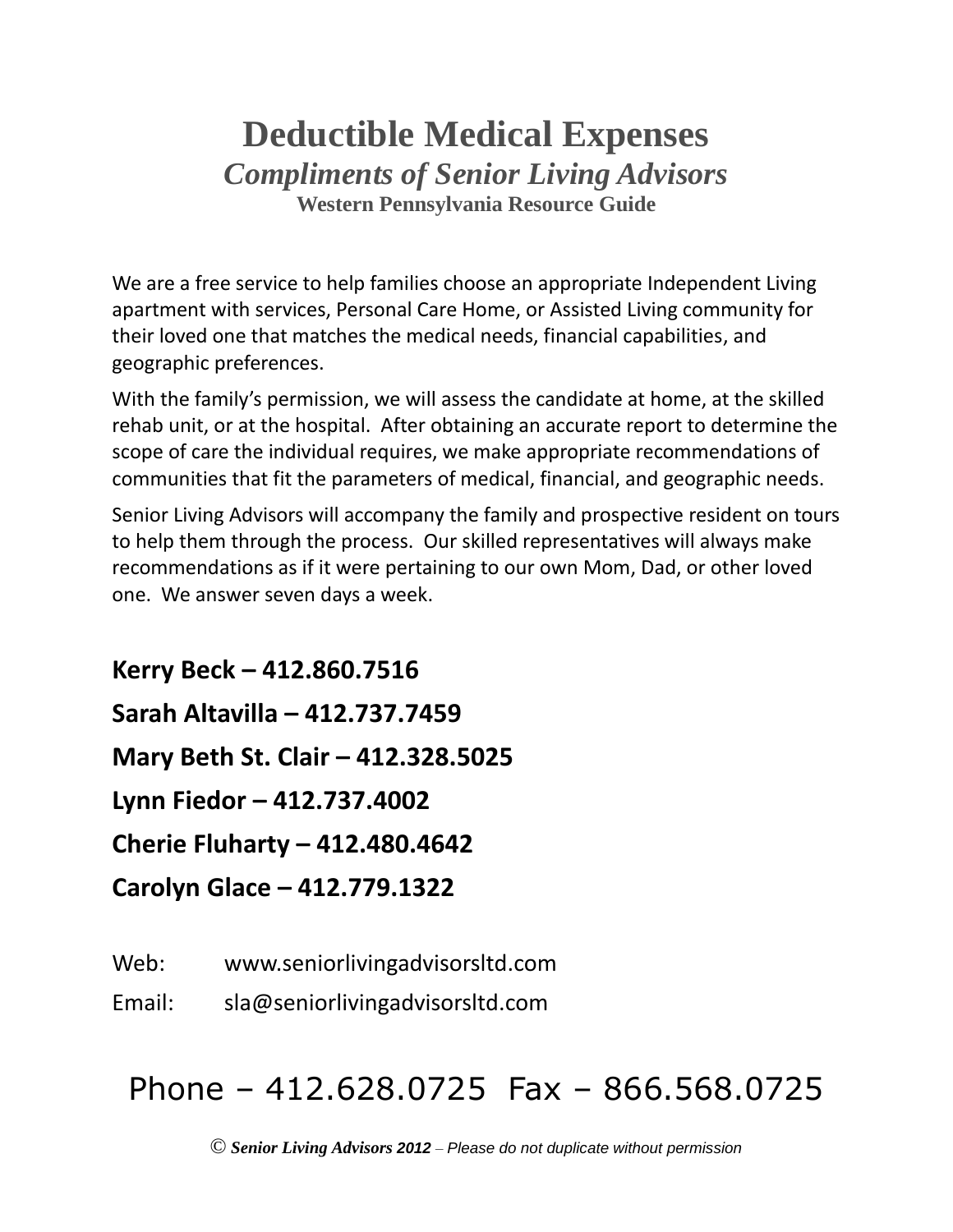## **DEDUCTIBLE MEDICAL EXPENSES**

(For your information the following is a list of items that are frequently overlooked when calculating medical expenses.)

Aides (nursing) Air conditioning ABD's Alcohol Ace Bandages Aspirin, etc. Adhesives (glue) Air purifier Applicators Braces Battery charger and repair Batteries for electric wheelchair Band-Aids Betadine Benzoin Binders Bufferin, etc. Blood pressure kits Bedpans Cushions **Catheters** Chux Clamps Cold preparations Clothing adaptations (Velcro closings, etc.) **Crutches** Canes Corsets Cotton (balls etc.) Clinitest kits

Dental expenses Diet special Doctor's visits Door widening (home) Drainage bags (urine, colostomy, etc.) Dressings (4x4m, 5x9, 2x2, etc.) Dehumidifier Eye exams Enlarging rooms (medical reason) Egg crate mattress Environmental controls Emesis basin External catheter Faucet modification Feeding equipment Forceps (4x4, 5x9, 2x2 etc) Food scales Glasses Gizmos Grab bar Gauze Gloves (sterile/nonsterile) Home Health services Hand controls Hospital bed Hot water bottle Heating pad Hoyer lift

Humidifier Intercom devices Ice packs Iodine Inhalation Medicine Kling Lowered floor (van) Lowered cabinet Lubricant **Lotions** Laxatives Leg bag Medication (prescription and nonprescription) Mattress for hospital bed Medicated shampoos, lotions Mercurochrome Maalox/Mylanta Nose drops **Ointments Paramedics** Power doors (van) Power windows (van/car) Portable ramp Phisohex soap Pepto bismol Pillows Q-tips (sterile, nonsterile)